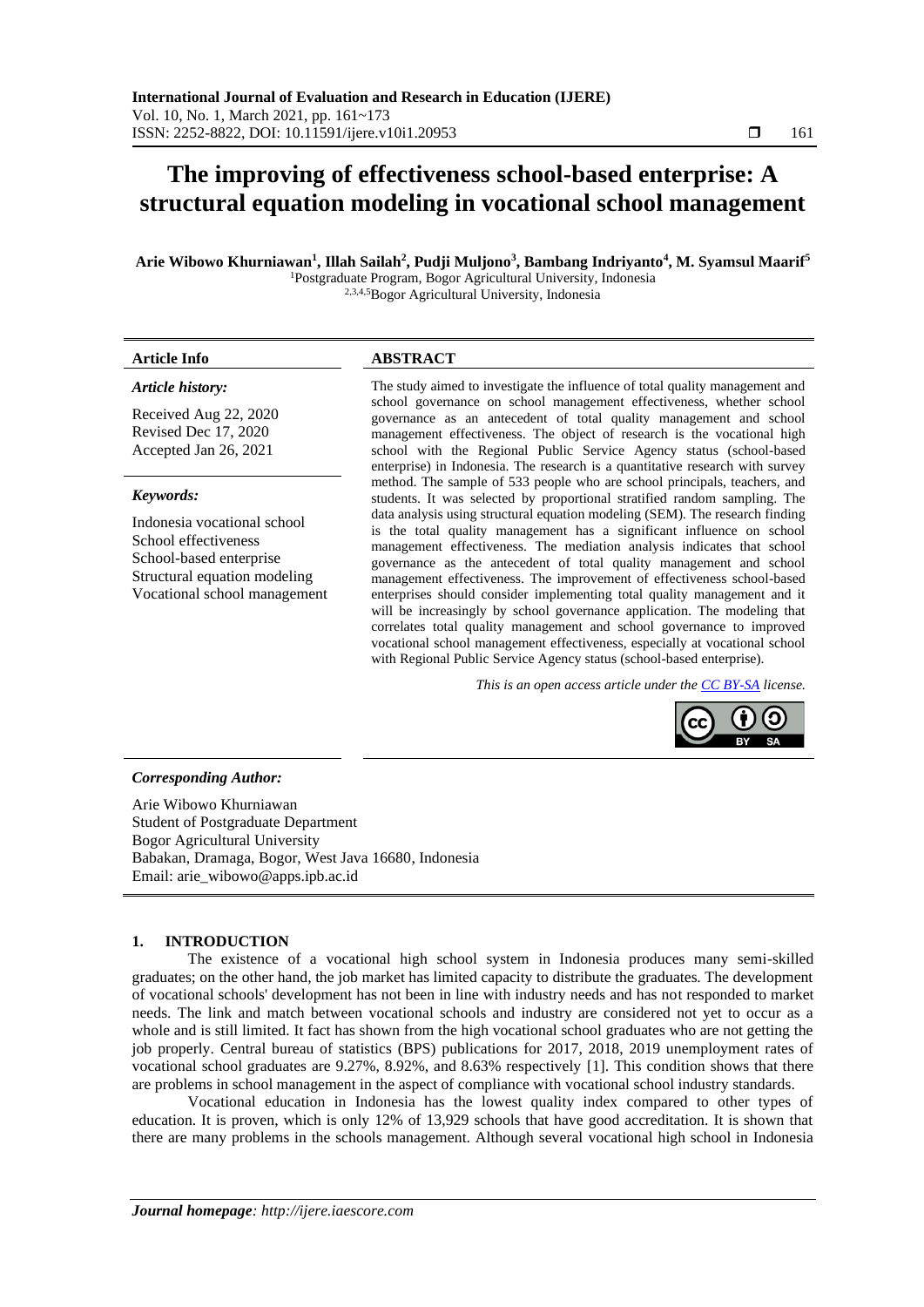has implemented a total quality management (TQM) policy in their schools following the standards required by Indonesian Government Regulation No. 19 of 2005.

The TQM philosophy is effective management for perpetual improvement, increase customer value and satisfaction, and good organizational performance [2]. The TQM concept consists of excellence, value, and worthiness of educational outcomes and experience to achieve goals, objectives, specifications, and requirements in education [3]. TQM's use as a model for improving school quality is relevant to many experiences, as investigated in private and public companies and many university organizations [4]. The implementation of TQM can be applied successfully in educational organizations, particularly in schools that focus on improving the potential of students to achieve the top level [5]. Although this model has been used for many years outside the educational environment, this modeling has been recognized by most university leaders as one of the innovative approaches to improve the performance of higher education management for university structure units [4].

School effectiveness can be reviewed through student academic achievement [6]. National exam scores in 2018-2019, the academic conditions of students, especially in vocational schools are still not satisfactory. Nationally, the average national exam scores in 2018/2019 in vocational schools are only 46.7, with the lowest score on the math test with an average of 35.26. This indicates that vocational schools need to improve the effectiveness of school management, especially related to student academics.

This gap indicates the ineffectiveness of management in school governance (SG). The application of SG principles as an essential value in school management will have a great opportunity to improve school performances and the quality of education continuously. SG emerged as an effort to improve quality to produce a solid school organization governance performance. SG has a synergy with TQM because the company's management style can be adjusted to the concept of quality management if it is strengthened by the principles used to create good governance [7]. Governance has a direct effect on performance, and of course, governance principles are also very influential in shaping good governance [8].

The focus of the Indonesian government at this time is on improving the quality of vocational schools. This is evidenced by the Presidential Instruction issued on Revitalization of Vocational Schools to improve the quality and competitiveness of Indonesian human resources at Presidential Instruction Number 9 of 2016. The existence of organizational transformation of State Vocational Schools into a form of Regional Public Service Agency (school-based enterprise) the efforts to improve the quality of vocational schools as mandated in the Minister of Domestic Affairs Regulation No. 79 of 2018. Based on this mandated, the provincial government as the person in charge of vocational school is encouraged to change the state vocational school's status to a vocational school-based enterprise. The aim of the transformation of vocational schools organizations into a vocational school-based enterprise is to provide flexibility in vocational schools financial management based on productivity and economic principles and the application of sound business practices to be able to maximize cooperation with industry to improve the competency of vocational schools students.

The school was initially only an extension of the central government to the school management to organize educational politics. This centralized education governance system does not give authority to schools to develop the organization, curriculum, school management, learning, resources, and community participation. Nowadays, this centralized education system right now has a problem. This system is considered not to have a positive effect on improving the quality of the education. Therefore, Law Number 32 of 2004 said that the government should give every region authority to take care of the communities' interests. This authority indirectly encourages changes in the management of education. The transfer of power and authority to the school level is primarily aimed at empowering school stakeholders in school decision-making, which was previously only carried out by the central, provincial, or district governments. The transfer of authority to schools aimed at empowering school stakeholders in determining policies was previously only carried out by the central, provincial or district governments [9-12]. This decentralized system assumes that school stakeholders will be more concerned if about the reality that exists in schools, and that their decisions will be more appropriate [13].

Education policy from centralistic to decentralize has not yet run maximally and thoroughly for this implementation. Whereas schools have been given authority and discretion for regulate their school management. Its has long been launched in line with the implementation's regional autonomy, where the Ministry of Education and Culture launched school-based management (School Governance) as a new paradigm in school operations to change school management that used to be center-based. Even though the government policy has given schools to manage their schools, but there are some education variables are still regulated by the central government, among others: curriculum, exam implementation, and other education personnel. This causes the school to be less optimal in utilizing the policy. Principals must be able to innovate in developing their schools and become policymakers at school. Even though the change in direction of education that was previously centralized to decentralized is very good to improve school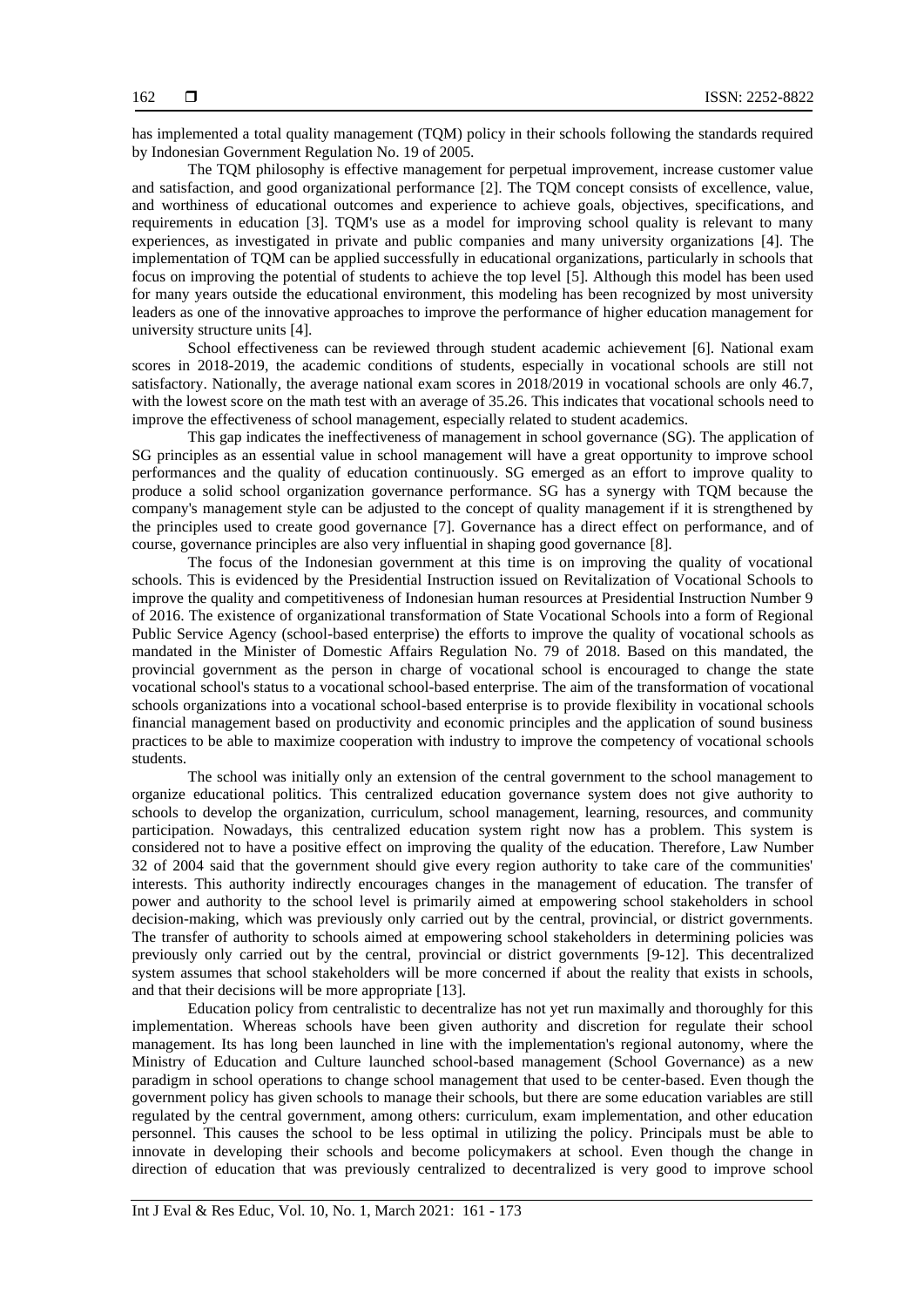management. Many research results show that improving the quality of teaching and learning is highly dependent on the quality of leadership carried out by the principal. These factors can be used to debate stronger control over management schools.

Schools were initially only to extend their hands from the central government to school administrators for political education. This centralized education governance system will not authorize schools to develop an organization, curriculum, school management, learning, resources with community participation. Law Number 32 of 2004 explained that the government is only committed to the regions in implementing the people's interests of the people's aspirations so that the education system must be considered because it focuses on improving the quality of education. This authority does not directly provide a spirit of change in the administration of education. Decisions made previously are only carried out by central, provincial, or district government authorities [9-12]. This decentralized system assumes that schools will pay more attention to them, must increase understanding of the existing schools in schools, and how their decisions will make them more appropriate. The decentralized system will assume that a school will increase understanding of the school and how their decisions will make it more appropriate [13].

The novelty of this study is the design of strategies for increasing the effectiveness of SMKs through the implementation of school governance, both in terms of top-level (school governance) and management in terms of operational (total quality management). The modeling that connects SG and TQM to the effectiveness of schools applied to vocational school as shown in Figure 1, especially in vocational schoolbased enterprises, has never been proposed before. Besides, the analysis of factors that are valid and can measure the effectiveness of vocational school-based enterprises based on the application of integrated school governance and quality management that have not been produced in previous studies are also discussed in this study. On the other hand, this research proposes a new indicator that is used to build the effectiveness of school management variables, which are indicators of the flexibility of school budget management. This indicator is proposed as a novelty because researchers believe that if schools are given flexibility in budget management they will be able to create effectiveness in school management.



Figure 1. Vocational school management effectiveness model

Total quality management (TQM) is a study of holistic leadership practices or a holistic approach to school improvement programs. The principal's implementation of TQM practices is considered very good, which means that the principal can provide a culture that involves quality in all school operations' aspect. Ralph, *et al.* [14] show that TQM is part of excellence because it can satisfy stakeholders; meet the specific needs of end-users; and meet the needs of members of the organization. Leaders are those who continually work with clients to guide and influence in achieving goals [15]. The principal as a leader is an individual who has a role to guide and influence elements of the school to achieve school goals. This might mean that leaders must have an ongoing desire for improvement by expressing their cooperation to achieve common goals. Senge [16] said that quality-oriented schools believe always make an improvement to meet stakeholder expectations. The above results can also be related to what Kerzner showed that what distinguishes TQM from management theory and other improvements is stakeholder satisfaction [17].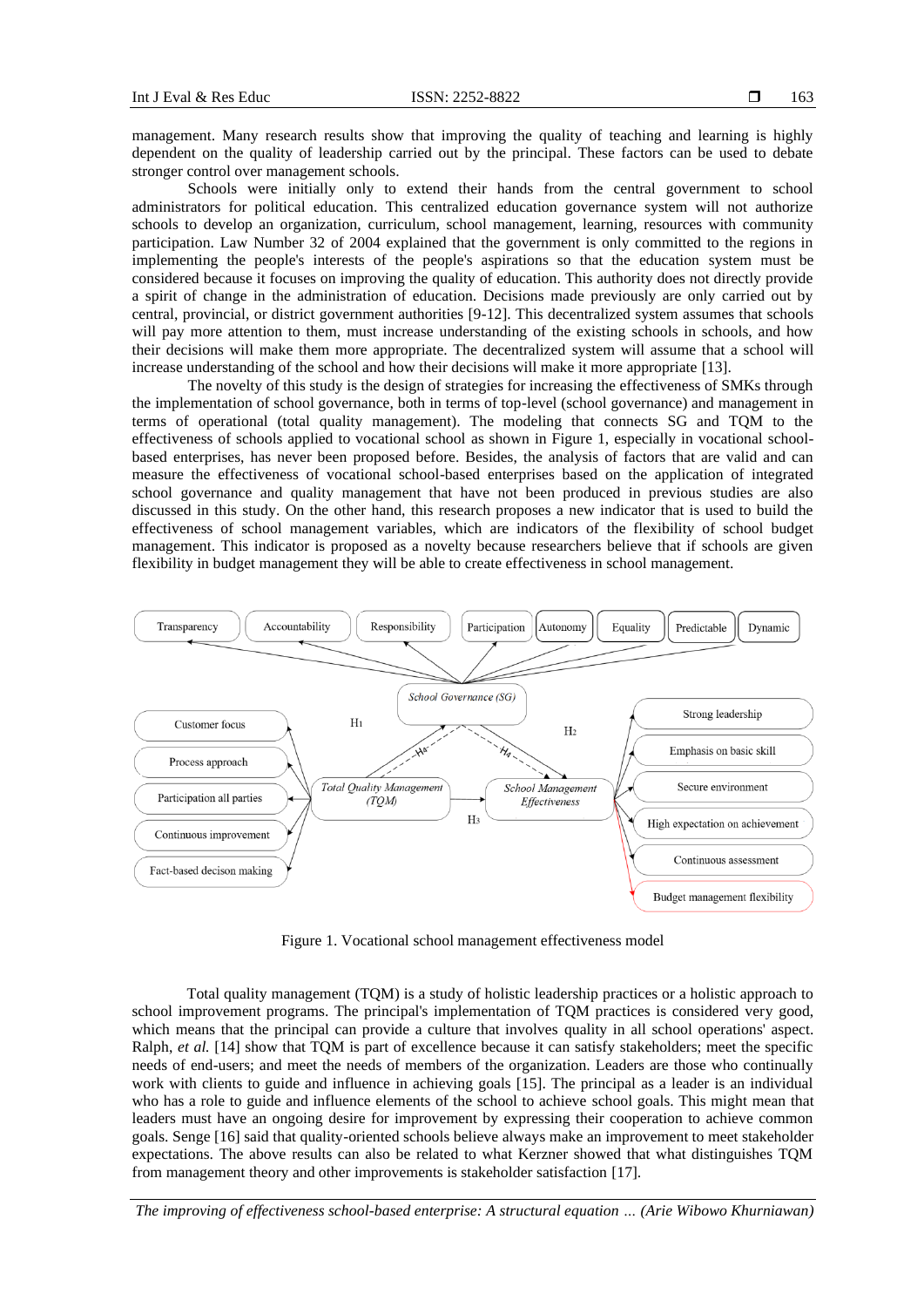School governance (SG) refers implementation of decentralized decision-making is decision making from the central, regional and school division levels. The status of SG implementation by school principals is at a "progressive" level, which indicates an increase in resource mobilization and maximum effort from schools. SG aims to empower school principals to be able to better coordinate teachers and students; support the provision of quality education services; building partnerships with communities and industry, and instituting a process of school improvement that is sustainable and participatory. SG is the main tool for the continuous improvement of schools [18]. Furthermore, according to Grauwe [19], SG is an effective management system and improving the quality of education. SG formed a community partnership to foster good relationships between educators, students, families and the community as a whole for better school performance.

Fullan [20] and Fredriksson [21] state that pedagogical leadership is important advocacy for school principals [20, 21]. The education administrator must accept and implement this role so that the school is managed effectively. The contribution of an administrations' school can improve a person's attitude. Mukhopadhyay emphasizes that development by principals aims to ensure the transformation and continuous learning of students towards a holistic development [22].

The relationship between TQM and SG revealed that the principal's role in implementing SG was very important in staff development, physical development, and student development in terms of improving school quality [23]. This shows that student development is highly dependent on the leaders' performance in particular and the school system in general. TQM practices related with leadership, focus on clients, stakeholders, commitment to change, and continuous improvement. School leadership and school improvement have a relationship and engagement with data-based decision making, professional learning, and systems focus. Accordingly, the following hypothesis was formulated:

H1 : "Total Quality Management is positively related to School Governance."

Implementing educational reforms offered to schools by giving full authority to the schools resulted in a new management theory. This system reverses the management pyramid, where responsibilities related to school management are no longer delegated to central or regional state authorities but are given to the staff of educational institutions. Power and authority at the school level are aimed at the members of the school stakeholders that have been made by the government [9-11]. This is based on the decision making that can be done quickly so that a more effective mechanism is created while encouraging a new spirit of performance for the school principal as the school manager. The delegation of authority related to decision making from the government to the school level has created a more democratic model of school administration bureaucracy [10].

The relationship between SG and the effectiveness of school management is still a heated debate. Cheng and Mok [24] argue that SG does not contribute to improving student learning and achievement. To produce improvements, additional interventions from SG are needed. Nir and Hameiri [25] also found that it was difficult to reach firm conclusions about SG's contribution to improving student learning as well as to increase school effectiveness. Robinson, *et al.* [26], which examined the decentralization of organizational decision makings' the four components, concluded that there was no link between teaching and learning, teaching design, human resource management, and physical resource management, to school effectiveness. School authorities will provide several opportunities to make sound and flexible decisions in achieving significant learning outcomes [27]. Bergman [28] also said that the reputation of the School will increase excellence, creativity, eager involvement, and staff dedication as a result of SG.

Many countries believe that decentralization increases school effectiveness because this school leadership system will be assigned a greater responsibility. The best strategy for implementing decentralized education reform in the United States and elsewhere is School Governance [29-31]. SG will offer authority to schools and provide decision-making decisions [31]. The public support's growth for SG is based on the argument that if school autonomy and flexibility would increase, the design and implementation of school programs can be implemented better, faster and following the special needs of children [32] and that this is the most efficient way to improving school practices and meeting the expectations of diverse stakeholders in a changing environment [24, 29]. This participation allows people and organizations with unique goals to take responsibility for their destiny [33]. An experimental educational reform process that aims to improve education in schools in various countries [34, 35]. SG will involve the use of participatory management and school autonomy related to school capacity [36, 37].

Odden and Wohlstetter [38] identify conditions that drive increased school effectiveness through SG. They found that stakeholders in schools where SG had been implemented effectively could improve school performance with authority over the budget, personnel, and curriculum. Successful schools in implementing SG by the authorities and authorities in implementing changes directly related to teaching and learning practices. Decisions about student performance, satisfaction from parents, school resources, and systematic and creative communication between parents will be effective when professional development, training to recommend, management, and problem skills of teachers and other stakeholders provide important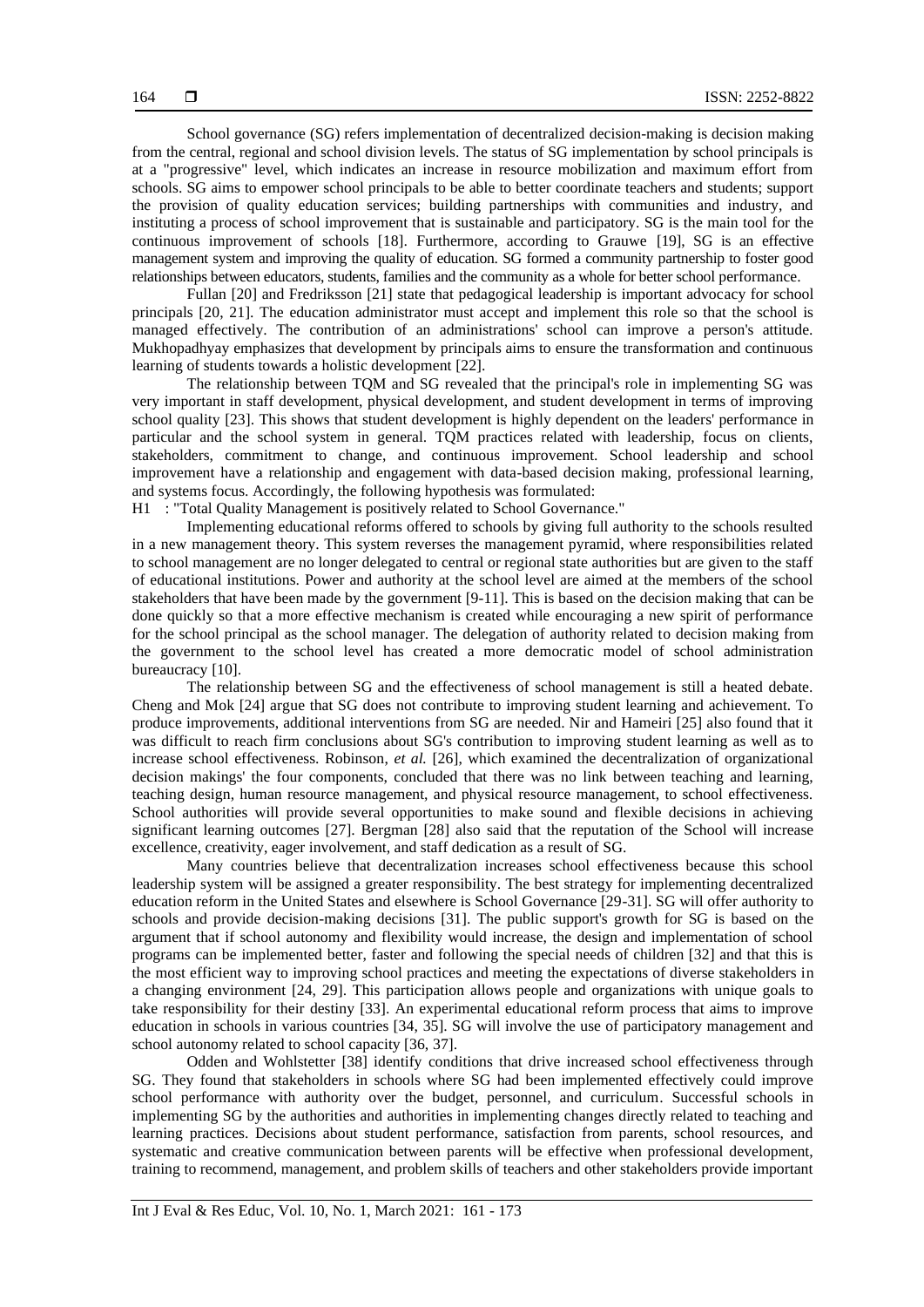information. Rodriguez and Slate [39] emphasized that with flexibility, proper autonomy in carrying out school functions, SG can maximize school effectiveness and create conditions that must be met to achieve various school goals.

Caldwell [40], who examined the SG sample in Australia, found that schools that used the SG component would experience a significant teaching and learning process. This research is also supported by research [34, 40, 41], which states that the decentralization of reforms provides significant improvements, both in terms of improving education and learning achievement and increasing school effectiveness. SG is considered capable of improving the quality of education, providing a healthier learning and teaching environment that can ultimately improve student achievement [40, 42-46]. Lo, *et al.* [47] suggested that school autonomy positively affects school governance and management, school-based curriculum, teacher work, and student learning if there is firm leadership, comprehensive professional development, and adequate school climate. In conclusion, Leithwood, *et al.* [48] found that out of 11 scientific journals that reported SG's effect on school effectiveness, five of 11 scientific journals reported negative or neutral effects, and six studies reported positive effects. Hence, the following hypotheses:

H2 : "School Governance is positively related to School Management Effectiveness."

Each school certainly has its picture related to effective schools for improving quality in schools. The quality of education leads to a prospective future, so insights about the quality index and virtual implementation need to be made to categories in various strata of education, for example, schools, universities, education management, and staff. Quality must be brought to the system in all aspects from infrastructure to classroom teaching, professional development, and scientific temperament development. To compete in a global context, educational institutions especially schools must promote quality education. All educational institutions must provide sophisticated infrastructure, quality teaching staff, and quality management through the implementation of TQM. Not only government-assisted institutions but educational institutions that are privately managed must be urged to adopt the TQM philosophy. TQM must be applied to other organizations for better performance [49].

There are some basic principles and tools in higher education organizations that can be applied because they have the instruments service institutions and their governance and management boards are subject to academic mission, goals, and strategies. TQM can be applied successfully in an educational organization, especially in schools that focus on increasing the potential of students to the highest level [5]. The principles carried out by TQM have wide applications in educational organizations and provide the results expected by the organization. This ongoing process has created an environment of unity, change and trust that is carried out by the development of the school [50].

TQM is a managerial instrument for solving problems related to services and tactics in the academic industry and can be in line with education industry standards [51, 52]. The same thing was conveyed also by Koch and Fisher [53]. According to them, TQM were relevant to education, especially higher education, because TQM is a process-oriented approach designed to increase productivity, reduce costs, and improve quality. Deming [54] states that TQMs' adoption will help educational institutions to maintain competitiveness, eliminate inefficiencies in organizations, help concentrate on market needs, achieve high performance in all fields, and meet the needs of all stakeholders. This is in line with Tribus [55] which states that education can be improved through quality management TQM is able to improve the educational process, making the educational environment motivational, improving the education curriculum, increasing the speed of training services, and reducing costs [56].

TQM is defined a set of tools used to improve the quality of the company [57]. This shows that TQM has a flexible nature that can be adjusted according to the existing situation and applies to any organization [2]. Although TQM which is usually only developed in a manufacturing environment now also applies to schools because of the benefits of this TQM [58]. This approach focuses on quality improvement programs for organizational system components in the education sector.

Sahney, *et al.* [3] and Sharples, *et al*. [59] argue that TQM can be applied in education as long as its adoption is part of a strategic planning process that has TQM as an objective and is adjusted according to a particular context. After the strategic plan has been adopted, an implementation plan needs to be prepared to facilitate the achievement of TQM objectives. Principals need to encourage the adoption and implementation of TQM philosophies that are adjusted in schools by communicating goals and policies and by modeling commitments to a quality culture [60]. Adopting TQM as a change strategy for schools does not mean that schools must seek perfection in all their products and services, but schools must strive to provide the best services & products & the best quality in unique contexts and circumstances. Therefore, quality standards are contextual and the main objective is to become a starting point for the formation of structures and procedures that will improve quality [61].

The use of TQM as a model for improving school performance is relevant to many experiences as investigated in private and public companies, and many university organizations [4]. Although this model has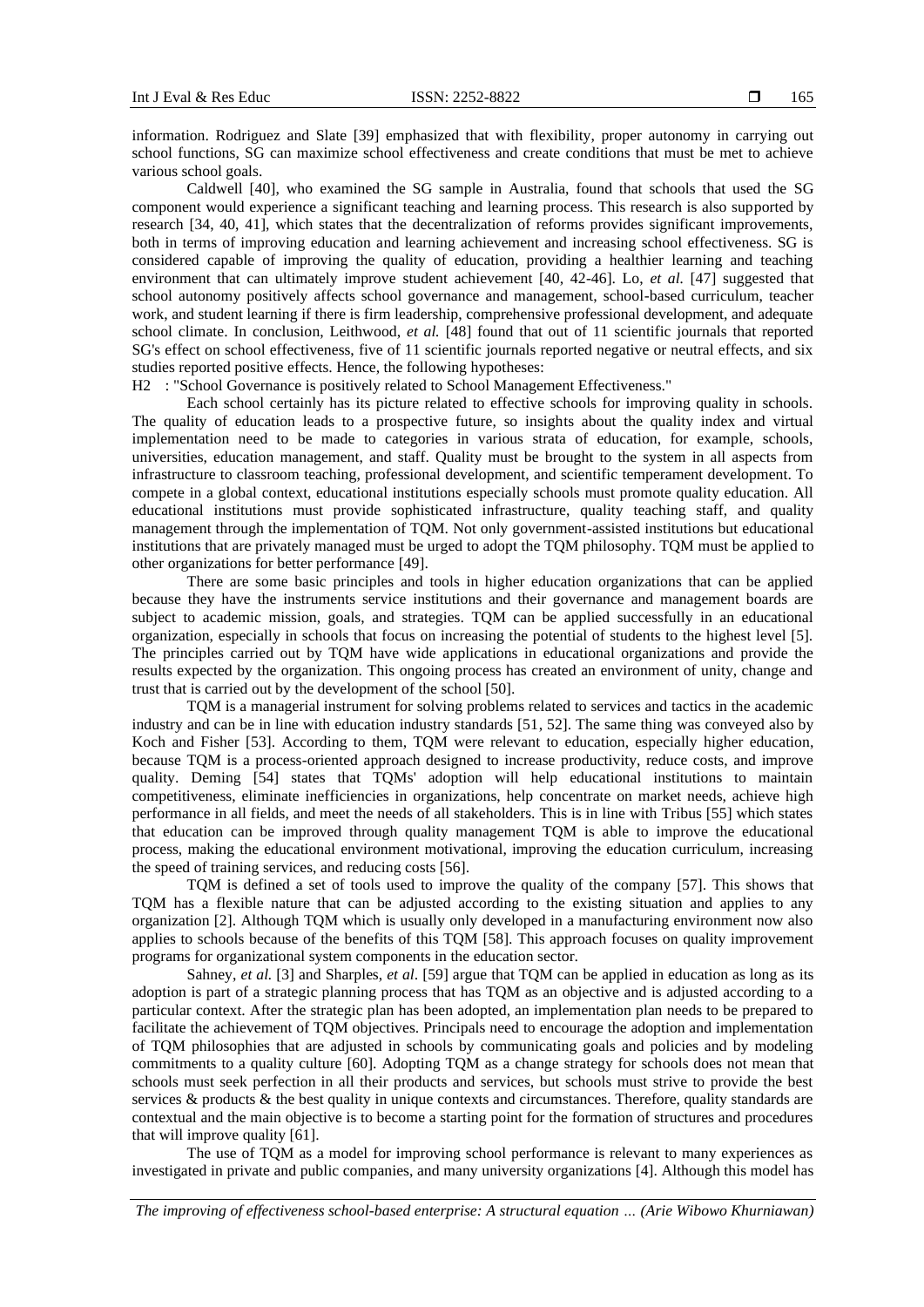been used for many years outside the educational environment, this model has been recognized by most university leaders as an innovative approach to improving the performance of higher education management for hierarchical university structure units [4]. Evidence from many research studies shows a significant increase in terms of increased employee productivity and overall changes to advance public services provided by members of the organization to customers.

Hoyle [62] states that management theory is related to guiding practices and enables practitioners to increase organizational effectiveness. In line with this opinion, McMahon [63] adds that management theory is a practice guideline that also includes decision making and authority for increasing effectiveness. While Oakland [64] and Summers [65] revealed that TQM is one way of managing an organization as a whole to increase organizational effectiveness, flexibility, and competitiveness. This indicates a relationship between management and performance.

According to Lezotte [6], there is a significant relationship between the principles of integrated quality management and effective ecology. In the field of education, this quality management practice provides a perspective to see the problems faced by schools and as a tool to remove obstacles in creating an effective school. This human-focused approach can contribute fully to improve the educations' quality and educational organizations' improvement. Educational organizations' inputs and outputs are human, and the main actors are these humans at all levels and in all organizational processes. Human without satisfaction (both as customers and providers) will affect the effectiveness of education [66]. Therefore:

H3 : "Total Quality Management has a positive association with School Management Effectiveness."

The results of Liantos & Pamatmat's research [23] that the implementation of TQM, in general, influences school leadership. TQM practices have a relationship with staff development and school leadership in carrying out their role in SG. This implies that the principal can provide a culture that requires quality in all aspects of school operations and a holistic approach to school improvement programs and the creation of school effectiveness. In other words, TQM plays a role in creating SG applications that can improve school performance by making those closest to service delivery (teachers, principals, and the community) more independent, more involved, and therefore more responsible for decisions taken. Plus, school management based on TQM is an effective way to improve school quality systems [67].

On the other hand, Arar and Nasra's research [68] revealed that there is a positive relationship between SG and school effectiveness. According to him, with the SG practice, the principal's decisionmaking authority, school decision-making, and the involvement of the school board could emerge to be able to create a better teaching and learning environment and student academic achievement. In line with this research, Bandur [10] and Gamage [45] suggest that SG can empower schools to develop a higher quality education process, a healthier teaching and learning environment, stronger parent and community involvement, and stronger student outcomes. Better as an indicator of effective schools [10, 45]. So, it can be concluded that the application of TQM in schools influences the leadership of principals, which in turn can maximize the role of the principal in carrying out school governance to achieve goals and maximize school effectiveness. Therefore, we hypothesize:

H4 : "School Governance mediates the relationship between Total Quality Management and School Management Effectiveness."

# **2. RESEARCH METHOD**

#### **2.1. Research design**

This study employed quantitative approach. It is a data-based approach where in the conclusions are made based on statistical methods. Data collection using survey methods through questionnaires. This research was conducted in the provinces of East Java and Jakarta as two provinces in Indonesia that have implemented the Regional Public Service Agency (school-based enterprise) in Indonesia Vocational High School. This research was conducted in March 2020 to March 2021.

# **2.2. Population and sample**

The study population was the vocational school with the Regional Public Service Agency status in Indonesia as the population in this study. Unit population members in this study were 43,142 people who were principals, teachers, and students. The sample size is calculated using the Slovin formula. Each vocational school is heterogeneous because it has different characteristics for each school, so stratified random sampling is used by making each vocational school as strata. This sampling technique considers the proportion of the sample from each stratum [69]. Then, the proportional stratified random sampling technique is used so that the distribution of the questionnaire is proportional to the population for each school. The research sample described in Table 1.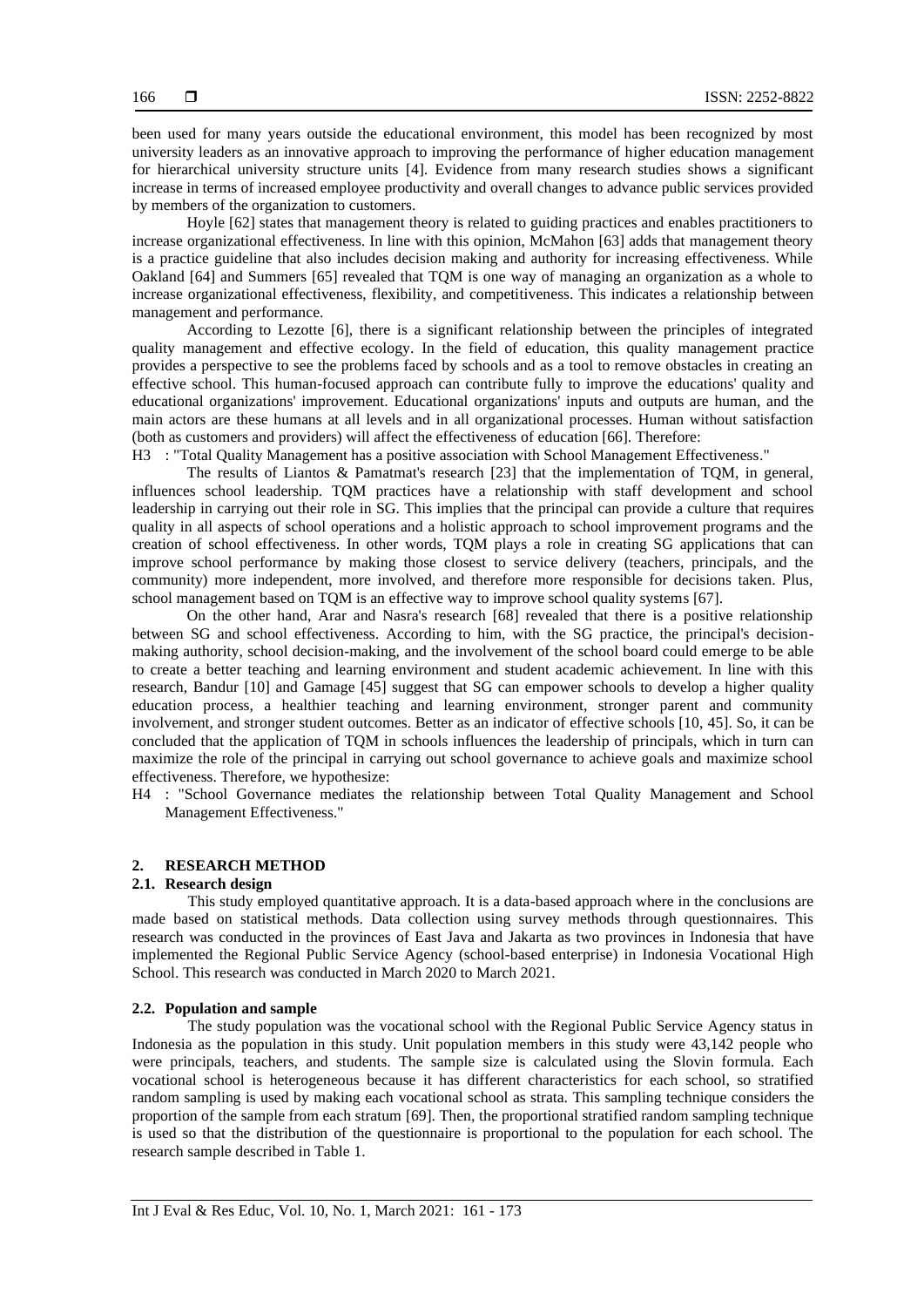|                         | raoic r.<br>vocational school has and sample size |            |                |  |  |  |  |  |
|-------------------------|---------------------------------------------------|------------|----------------|--|--|--|--|--|
| No                      | Vocational high school                            | Population | Sample size    |  |  |  |  |  |
| 1                       | SMKN 1 Surabaya                                   | 2,986      | 27             |  |  |  |  |  |
| $\mathbf{c}$            | <b>SMKN 5 Surabaya</b>                            | 3,054      | 28             |  |  |  |  |  |
| 3                       | <b>SMKN 6 Surabaya</b>                            | 2,534      | 23             |  |  |  |  |  |
| $\overline{\mathbf{4}}$ | SMKN 1 Buduran Sidoarjo                           | 1,405      | 13             |  |  |  |  |  |
| 5                       | <b>SMKN 3 Buduran Sidoarjo</b>                    | 1,547      | 14             |  |  |  |  |  |
| 6                       | <b>SMKN 2 Malang</b>                              | 2,003      | 18             |  |  |  |  |  |
| 7                       | <b>SMKN 4 Malang</b>                              | 3,056      | 28             |  |  |  |  |  |
| 8                       | <b>SMKN 11 Malang</b>                             | 1,927      | 18             |  |  |  |  |  |
| 9                       | SMKN 1 Singosari                                  | 2,266      | 21             |  |  |  |  |  |
| 10                      | SMKN 1 Panji Situbondo                            | 2,344      | 22             |  |  |  |  |  |
| 11                      | SMKN 1 Surabaya                                   | 2,986      | 36             |  |  |  |  |  |
| 12                      | <b>SMKN 5 Surabaya</b>                            | 3,054      | 38             |  |  |  |  |  |
| 13                      | <b>SMKN 6 Surabaya</b>                            | 2,534      | 31             |  |  |  |  |  |
| 14                      | SMKN 1 Buduran Sidoarjo                           | 1,405      | 17             |  |  |  |  |  |
| 15                      | SMKN 3 Buduran Sidoarjo                           | 1,547      | 19             |  |  |  |  |  |
| 16                      | <b>SMKN 2 Malang</b>                              | 2,003      | 24             |  |  |  |  |  |
| 17                      | <b>SMKN 4 Malang</b>                              | 3,056      | 38             |  |  |  |  |  |
| 18                      | <b>SMKN 11 Malang</b>                             | 1,927      | 24             |  |  |  |  |  |
| 19                      | <b>SMKN 1 Singosari</b>                           | 2,266      | 28             |  |  |  |  |  |
| 10                      | SMKN 1 Panji Situbondo                            | 2,344      | 30             |  |  |  |  |  |
| 21                      | <b>SMKN 1 Kalipuro</b>                            | 260        | 3              |  |  |  |  |  |
| 22                      | <b>SMKN 2 Bondowoso</b>                           | 596        | $\overline{7}$ |  |  |  |  |  |
| 23                      | <b>SMKN 5 Jember</b>                              | 2,689      | 34             |  |  |  |  |  |
| 24                      | <b>SMKN 3 Madiun</b>                              | 1,416      | 17             |  |  |  |  |  |
| 25                      | <b>SMKN 1 Pacitan</b>                             | 1,634      | 20             |  |  |  |  |  |
| 26                      | <b>UPTSMKN 2 Pasuruan</b>                         | 1,483      | 19             |  |  |  |  |  |
| 27                      | <b>SMKN 3 Boyolangu</b>                           | 2,242      | 28             |  |  |  |  |  |
| 28                      | <b>SMKN 1 Glagah</b>                              | 2,121      | 26             |  |  |  |  |  |
| 29                      | SMKN PP Negeri 1 Tegalampel                       | 739        | 9              |  |  |  |  |  |
| 30                      | SMKN 1 Jenangan                                   | 2,173      | 27             |  |  |  |  |  |
| 31                      | SMKN 57 Jakarta                                   | 1,273      | 16             |  |  |  |  |  |
| 32                      | SMKN 27 Jakarta                                   | 1,400      | 17             |  |  |  |  |  |
| 33                      | SMKN 36 Jakarta                                   | 854        | 11             |  |  |  |  |  |
| 34                      | SMKN 26 Jakarta                                   | 570        | 7              |  |  |  |  |  |
| 35                      | SMKN 63 Jakarta                                   | 570        | $\overline{7}$ |  |  |  |  |  |
|                         | Total of respondents                              | 43,142     | 533            |  |  |  |  |  |

Table 1. Vocational school list and sample size

#### **2.3. Variable measurements**

Total quality management (TQM) was a latent exogenous variable. TQM is measured by five indicators adopted from Bergman & Klefsjö [70]; Kennerfalk [71]. School governance (SG) is an exogenous latent and intervening variable. The SG measurements use eight principles taken from Hénard & Mitterle [72]; ISSA [73]; Quyen [74]. School Management Effectiveness is an endogenous latent variable. It is measured by six indicators from Hoy [18]; Verma & Chabra [75]; Scheereens [76]. All items of research instruments were measured using a 5-point Likert Scale, ranging from 1 (strongly disagree) to 5 (strongly agree). The variables fefinition and indicators shown in Table 2.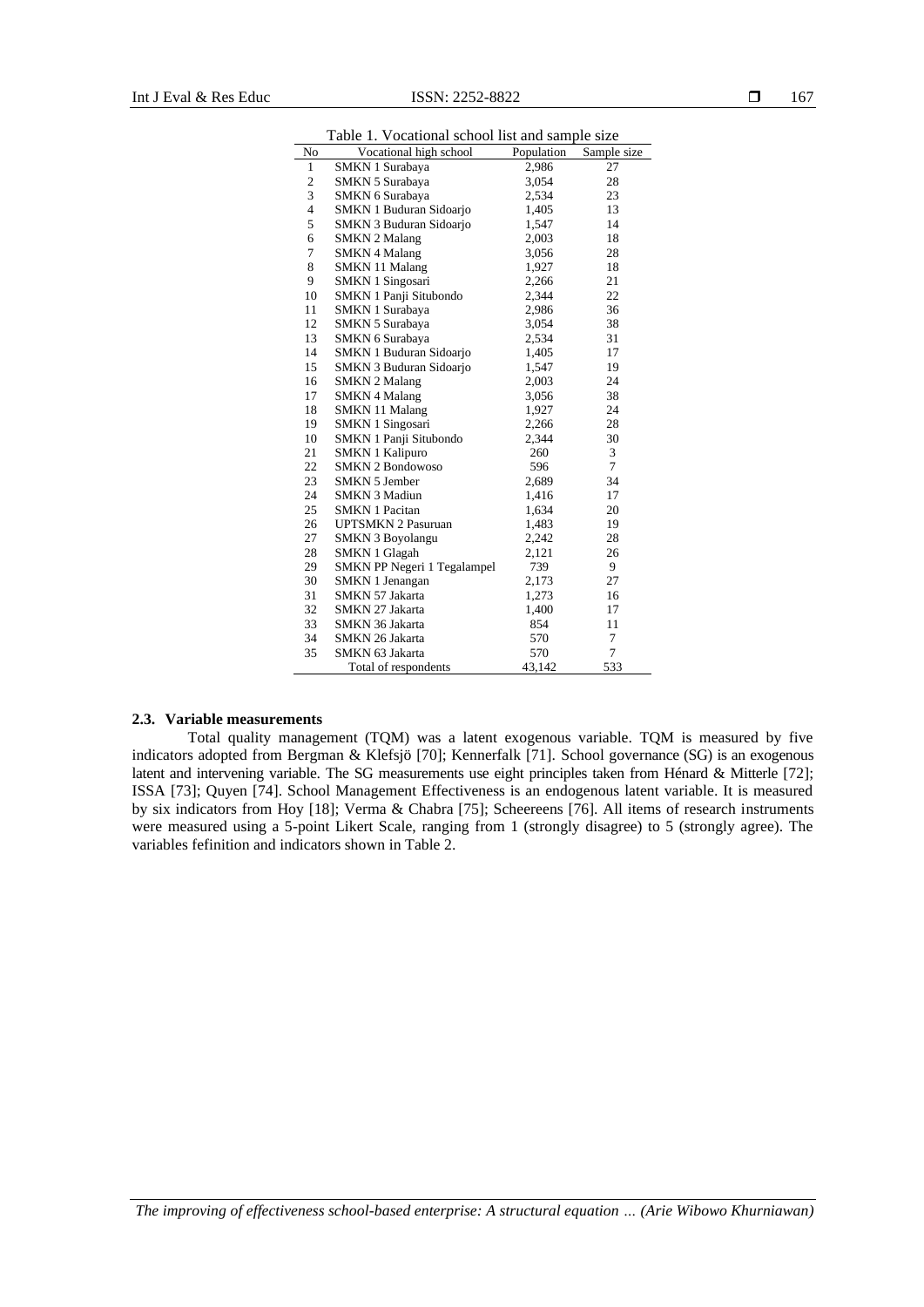| Table 2. Variables definition and indicators |                                                     |                                          |                                                 |  |  |  |
|----------------------------------------------|-----------------------------------------------------|------------------------------------------|-------------------------------------------------|--|--|--|
| Variables                                    | Definition                                          |                                          | Indicators                                      |  |  |  |
| School                                       | The right of school autonomy to implement school    | 1.                                       | Transparency                                    |  |  |  |
| governance                                   | management, especially in the management of         | 2.                                       | Accountability                                  |  |  |  |
|                                              | human resources, financial and material resources   | 3.                                       | Responsibility                                  |  |  |  |
|                                              | available at school [19, 29, 40].                   | 4.                                       | Participation                                   |  |  |  |
|                                              |                                                     | 5.                                       | Autonomy                                        |  |  |  |
|                                              |                                                     | 6.                                       | Equality                                        |  |  |  |
|                                              |                                                     | 7.                                       | Predictable                                     |  |  |  |
|                                              |                                                     | 8.                                       | Dynamic                                         |  |  |  |
|                                              |                                                     |                                          | Henard & Mitterle [72]; ISSA [73]; Quyen [74].  |  |  |  |
| Total quality                                | A management strategy system to improve             | 1.                                       | Customer focus                                  |  |  |  |
| management                                   | productivity<br>and<br>quality,<br>by<br>responding | 2.                                       | Process approach                                |  |  |  |
|                                              | appropriately to every change. It aims to satisfy   | 3.                                       | Participation in all parties                    |  |  |  |
|                                              | students, parents, and the government [57, 77, 78]. | 4.                                       | Continuous improvement                          |  |  |  |
|                                              |                                                     | 5.                                       | Fact-based decision making.                     |  |  |  |
|                                              |                                                     | Bergman & Klefsjö [70]; Kennerfalk [71]. |                                                 |  |  |  |
| School                                       | The ability of schools to provide quality services  | 1.                                       | Strong leadership                               |  |  |  |
| management                                   | for students with a targeted period [76].           | 2.                                       | Emphasis on basic skill                         |  |  |  |
| effectiveness                                |                                                     | $\mathcal{R}$                            | Secure environment                              |  |  |  |
|                                              |                                                     | 4.                                       | The high expectation for achievement            |  |  |  |
|                                              |                                                     | .5                                       | Continuous assessment                           |  |  |  |
|                                              |                                                     | 6.                                       | Budget management flexibility                   |  |  |  |
|                                              |                                                     |                                          | Hoy [18]; Verma & Chabra [75]; Scheereens [76]. |  |  |  |

Confirmatory factor analysis is used to test the validity of eight School Governance indicators, five indicators of Total Quality Management, and six indicators of School Management Effectiveness. Confirmatory Factor Analysis is an adequate technique in testing the functioning of empirical constructs (factors) in a structural model [79]. The result of validity and reliability testing described in Table 3.

The results of the Confirmatory Factor Analysis show the value of loading factors of all School Governance indicators, Total Quality Management, and School Management Effectiveness variables have values greater than 0.50. Therefore it can be concluded that all indicators can explain the construct so that it is feasible to use for the next stage. Cronbach's alpha is a convenient test used to estimate reliability. Testing the reliability of the construct obtained Cronbach's alpha coefficient 0.936, 0.926, and 0.928 for school governance, total quality management, and school management effectiveness respectively.

| Table 3. Validity and reliability testing |                                      |            |               |                   |  |  |
|-------------------------------------------|--------------------------------------|------------|---------------|-------------------|--|--|
| Item                                      | Indicators                           | School     | Total quality | School management |  |  |
|                                           |                                      | governance | management    | effectiveness     |  |  |
| X1.1                                      | Transparency                         | 0.733      |               |                   |  |  |
| X1.2                                      | Accountability                       | 0.813      |               |                   |  |  |
| X1.3                                      | Responsibility                       | 0.679      |               |                   |  |  |
| X1.4                                      | Participation                        | 0.823      |               |                   |  |  |
| X1.5                                      | Autonomy                             | 0.836      |               |                   |  |  |
| X1.6                                      | Equality                             | 0.865      |               |                   |  |  |
| X1.7                                      | Predictable                          | 0.875      |               |                   |  |  |
| X1.8                                      | Dynamic                              | 0.829      |               |                   |  |  |
| X2.1                                      | Customer focus                       |            | 0.793         |                   |  |  |
| X2.2                                      | Process approach                     |            | 0.839         |                   |  |  |
| X2.3                                      | Participation in all parties         |            | 0.870         |                   |  |  |
| X2.4                                      | Continuous improvement               |            | 0.851         |                   |  |  |
| X2.5                                      | Fact-based decision making           |            | 0.862         |                   |  |  |
| Y1.1                                      | Strong leadership                    |            |               | 0.799             |  |  |
| Y1.2                                      | Emphasis on basic skill              |            |               | 0.885             |  |  |
| Y1.3                                      | Secure environment                   |            |               | 0.898             |  |  |
| Y1.4                                      | The high expectation for achievement |            |               | 0.845             |  |  |
| Y1.5                                      | Continuous assessment                |            |               | 0.854             |  |  |
| Y1.6                                      | Budget management flexibility        |            |               | 0.799             |  |  |
|                                           | Cronbach's alpha                     | 0.936      | 0.926         | 0.928             |  |  |

#### **2.4. Data analysis**

Hypothesis testing to test whether exogenous latent variables have a significant effect on endogenous latent variables. The test used the structural equation modeling (SEM) statistical method. The SEM is a technique to test the causality relationship in which changes in one variable against other variables are based on theory. Therefore, in developing hypotheses and modeling, theoretical studies are needed [79].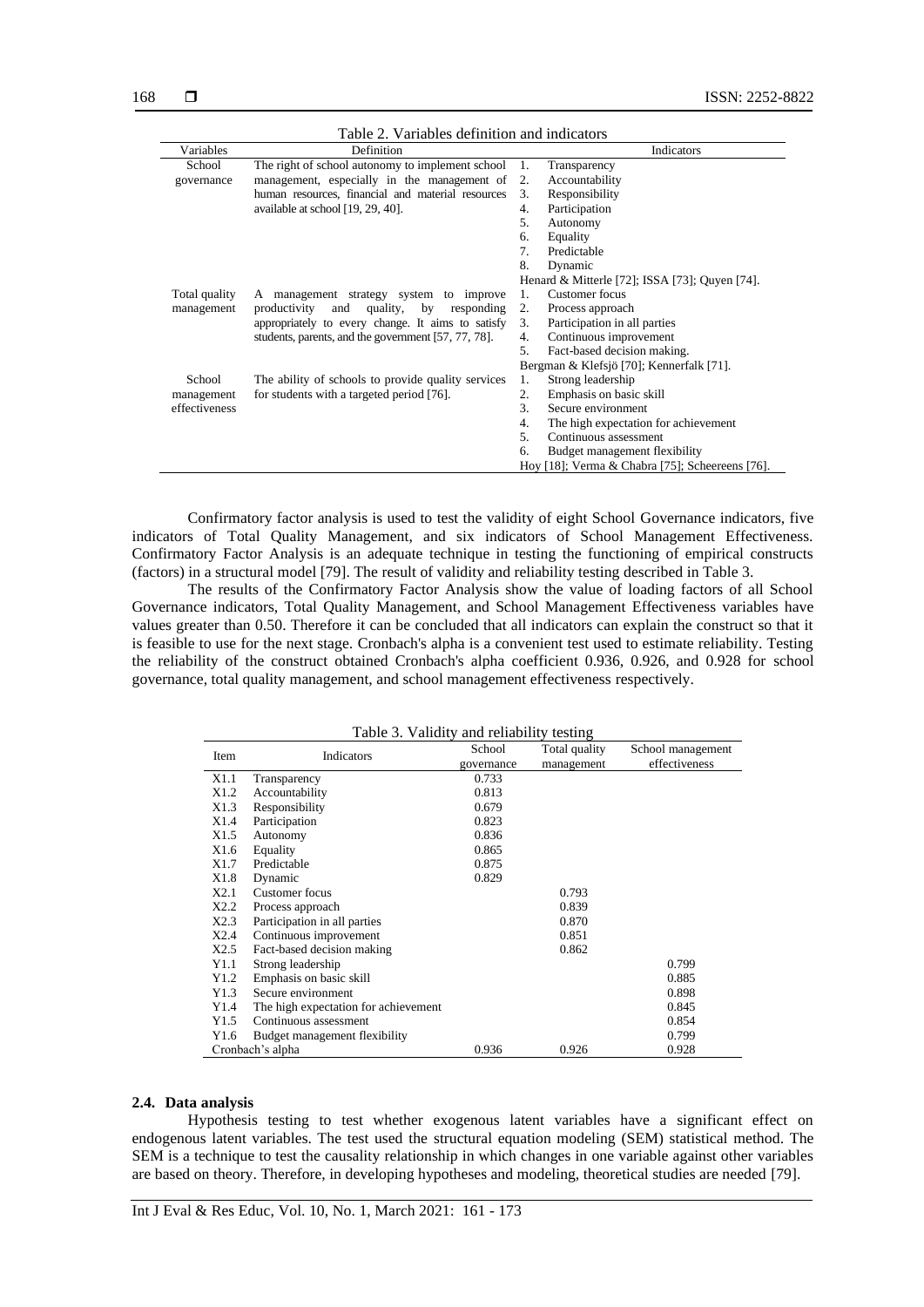After building the theoretical framework model, the model is then drawn into a cross diagram so that the causality relationship between endogenous and exogenous latent variables described clearly. The relationship between latent variables or between exogenous variables and endogenous latent variables in a model is explained in the structural model. This test is carried out to find out how much the percentage of the variance of each endogenous latent variable that is explained by the exogenous latent variable in the model. It is explained by the R-squares value. Modification of the model from the results of the evaluation and interpretation of the model is done if the value of the Goodness of Fit does not meet the established standards.

## **3. RESULTS AND DISCUSSION**

### **3.1. Descriptive analysis**

Research respondents were 533 people who are 13 school principals, 172 teachers, and 348 students. Table 4 shows the female respondents more than male. The majority of respondents as students are 65.3%.

| Table 4. Demographics of respondents |                    |           |            |  |  |  |
|--------------------------------------|--------------------|-----------|------------|--|--|--|
| Demography                           | Description        | Frequency | Percentage |  |  |  |
| Gender                               | Female             | 271       | 50.8%      |  |  |  |
|                                      | Male               | 262       | 49.2%      |  |  |  |
| Position                             | Principal          | 13        | 2.4%       |  |  |  |
|                                      | Teacher            | 172       | 32.3%      |  |  |  |
|                                      | Student            | 348       | 65.3%      |  |  |  |
| <b>Education</b> level               | Junior high school | 348       | 65.3%      |  |  |  |
|                                      | Diploma 4          | 12        | 2.3%       |  |  |  |
|                                      | Undergraduate      | 103       | 19.3%      |  |  |  |
|                                      | Master             | 67        | 12.6%      |  |  |  |
|                                      | Doctor             | 3         | 0.6%       |  |  |  |

#### **3.2. Analysis of structural equation modeling**

A preliminary data analysis was carried out, in which the accuracy of the results, the outliers, the normality, the missing values, and the multicollinearity of all variables were tested. First, a confirmatory factor analysis using AMOS 21 was carried out to verify the scales of the scales used to assess the convergent and discriminatory validity. Finally, structural equation modeling was used to test the proposed model and assess the proposed relationships between total quality management (TQM), school governance (SG), and School Management Effectiveness. Analysis of structural equation modeling is shown in Figure 2.



Figure 2. The result of structural equation modeling analysis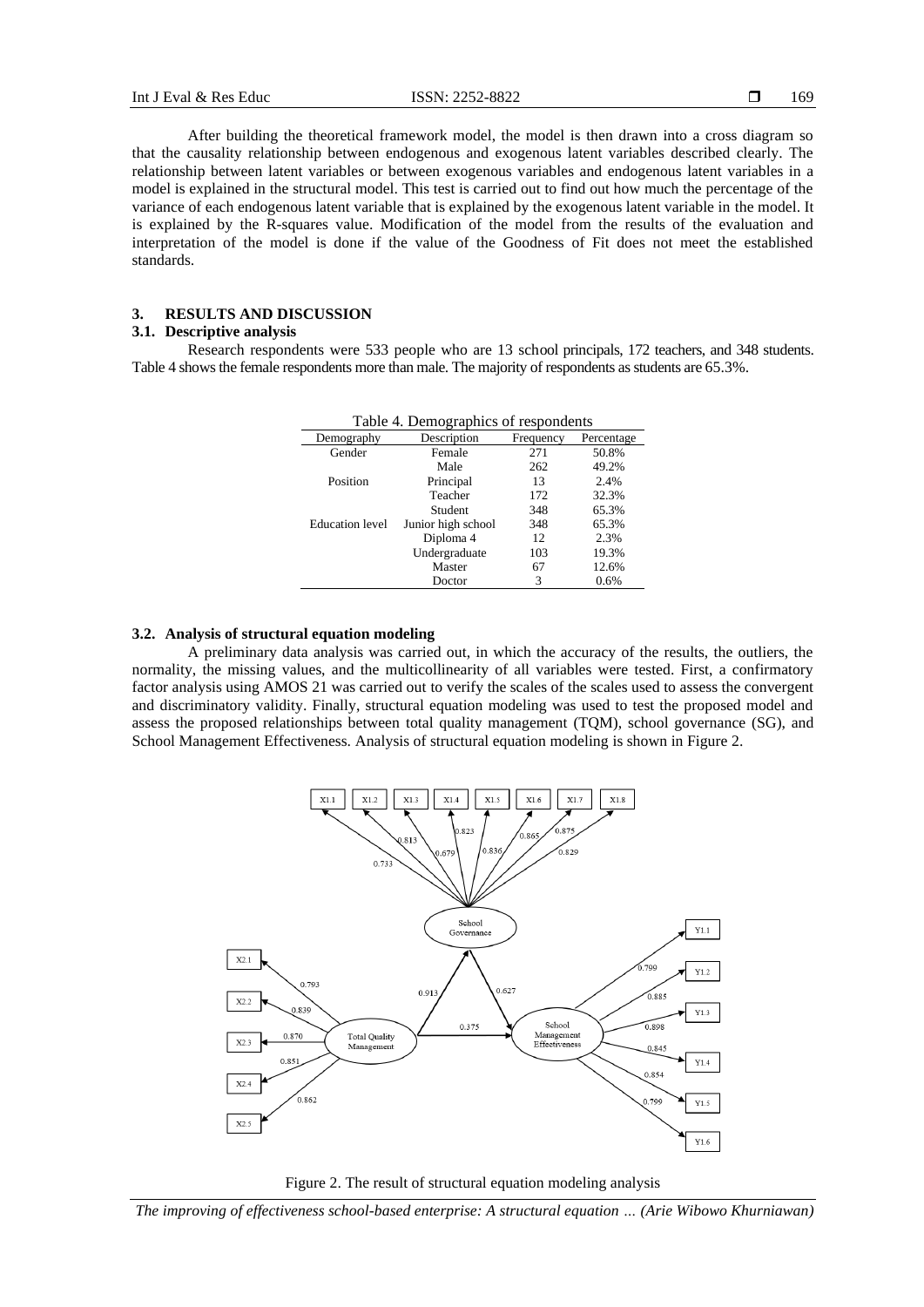To assess the model fit, estimates include the χ2-statistic, the goodness of fit index (GFI), root mean square error of approximation (RMSEA), comparative fit index (CFI), and normed fit index (NFI). The acceptable values to be >0.9 for the GFI and the NFI; suggest the value to be >0.95 for the CFI. The RMSEA values less than 0.08 indicate an acceptable range [79]. The goodness of fit results of the model is shown in Table 5. The model showed a good overall fit on almost all indices, CMIN  $\chi$ 2¼ 362.02, RMSEA=0.055, CFI=0.978, NFI=0.964, and GFI=0.929.

| Table 5. The goodness of fit testing result |                   |         |              |  |  |  |
|---------------------------------------------|-------------------|---------|--------------|--|--|--|
| Index                                       | Cut off value     | Result  | <b>Notes</b> |  |  |  |
| Chi-Square                                  | Expected to below | 362.027 | Moderate     |  |  |  |
| Probability                                 | > 0.05            | 0.000   | Moderate     |  |  |  |
| CMIN/df                                     | $\leq$ 2          | 2.586   | Moderate     |  |  |  |
| <b>RMSEA</b>                                | ${}_{0.08}$       | 0.055   | Good         |  |  |  |
| <b>CFI</b>                                  | > 0.95            | 0.978   | Good         |  |  |  |
| <b>NFI</b>                                  | > 0.90            | 0.964   | Good         |  |  |  |
| <b>GFI</b>                                  | > 0.90            | 0.929   | Good         |  |  |  |
| AGFI                                        | > 0.90            | 0.903   | Good         |  |  |  |
| TLI                                         | $\geq 0.90$       | 0.973   | Good         |  |  |  |
| IFI                                         | > 0.90            | 0.978   | Good         |  |  |  |

Table 6 presents the results of the hypothesis test that determined the relationship between each variable in the model. The results verify that Total Quality Management support positively influences School Governance (H1: estimate=0.913, p<0.05, R-squared=0.894). The positive relationship between School Governance and School Management Effectiveness is also supported by the results (H2: estimate=0.627, p<0.05). The results further support the positive influence of Total Quality Management on School Management Effectiveness (H3: estimate=0.375, p<0.05). The size of the influence of Total Quality Management and School Governance on School Management Effectiveness is shown by R-squared=0.936. The overall results confirm that School governance mediates the relationship of Total Quality Management on School Management Effectiveness, thereby supporting H4 with the indirect effect coefficient is 0.572.

Table 6. The hypothesis testing result

|                                      |      | Relationship             | Estimate | S.E.  | C.R.   |                 | R-Square |
|--------------------------------------|------|--------------------------|----------|-------|--------|-----------------|----------|
| School governance                    | <--- | Total quality management | 0.913    | 0.052 | 17.728 | <0.05           | 0.894    |
| School management effectiveness <--- |      | School governance        | 0.627    | 0.093 | 6.716  | <0.05           | 0.936    |
| School management effectiveness <--- |      | Total quality management | 0.375    | 0.085 | 4.394  | <0.05           |          |
| School management effectiveness <--- |      | Total quality management | 0.572    |       |        | Indirect effect |          |

#### **3.3. Discussion**

The results of testing the first hypothesis resulted in the finding that the TQM variable had a positive and significant effect on SG. The positive coefficient value explains that the better the application of TQM in the vocational school-based enterprise, the better governance will be carried out by the school. The results of this conclusion are in line with research by Liantos & Pamatmat [23]. TQM practices especially relating to leadership that focuses on stakeholders has a relationship with school leadership that is on school management and improving staff development. The relationship between TQM and SG revealed that in terms of improving the quality of schools, the role of the principal in implementing SG was very important in staff development, physical development, and student development. Strategic factors are leadership as vital in ensuring a successful implementation of TQM in an organization [80].

The results of the second hypothesis test produce findings that SG has a positive and significant effect on the latent variables of school management effectiveness. The positive coefficient value explains that the better the application of SG in the vocational school-based enterprise, the better its effectiveness. This finding is in line with research conducted by Bandur [34] and Volansky & Friedman [41] which states that schools that implement the SG component will significantly improve teaching and learning processes and provide significant improvements, both improving education and learning achievement and increasing school effectiveness. SG can improve school effectiveness because schools that have implemented SG can effectively improve school performance because they have authority over the budget, personnel, and curriculum [38]. This authority is ultimately used as the power to implement changes that directly affect teaching and learning practices. The management of vocational schools in Indonesia requires improvements in line with the vision of Indonesian education. The vision and mission that exist in schools must be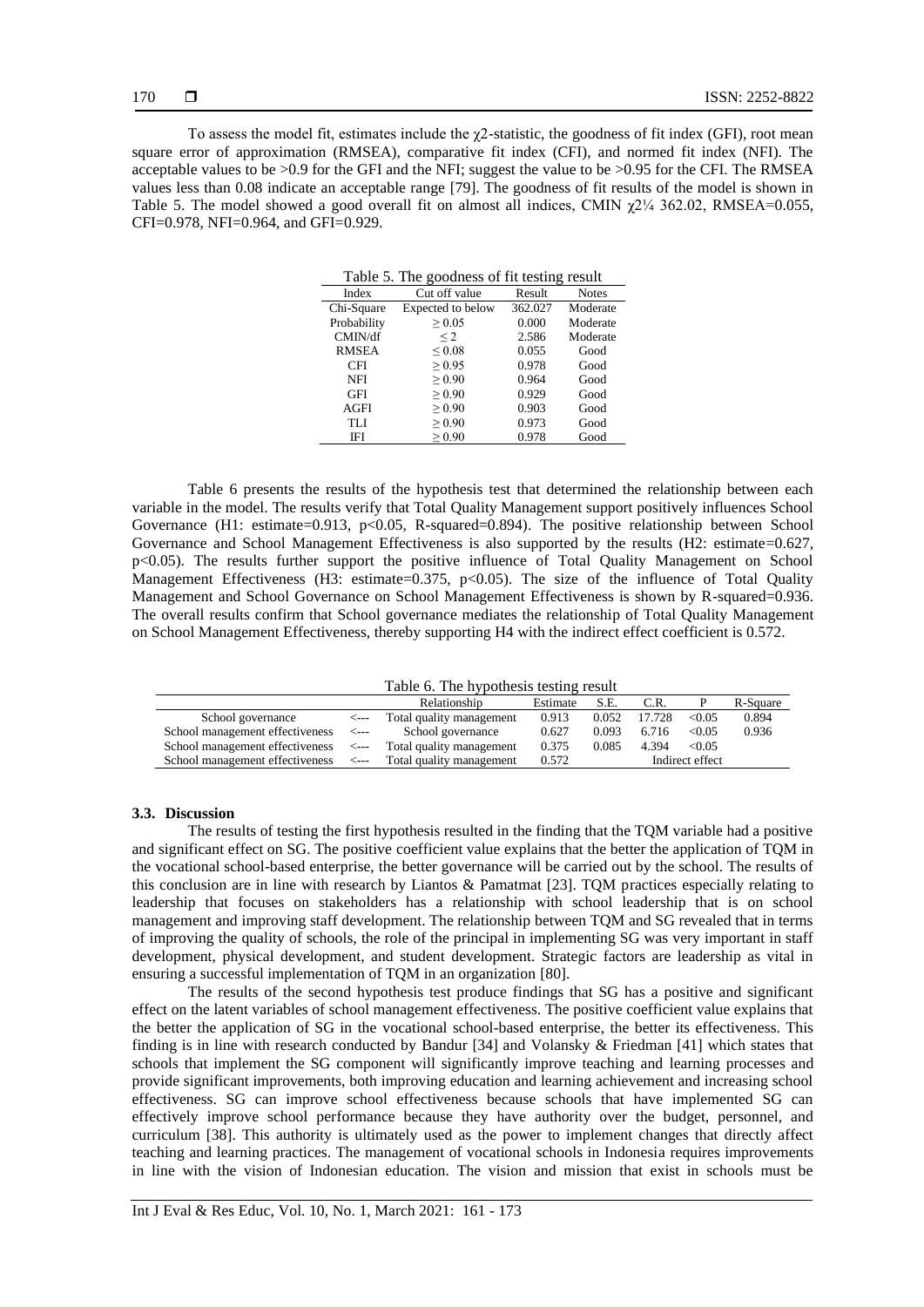implemented and able to increase motivation, inspiration, and improve the quality and capacity of the school community and stakeholders [81].

The latent variable TQM has a positive and significant effect on the latent variable of school effectiveness. The results of this conclusion are in line with research conducted by Sadikoglu and Olcay [4]; Wani and Mehraj [49]; Venkatraman [51]; Peat, *et al.* [52]; and Hasan, *et al.* [66]. Based on research conducted by several researchers in several countries it was found that educational institutions need to adopt the philosophy of TQM to create school effectiveness which is demonstrated through better performance. The quality management practices in the field of education are able to make a good contribution to improving the quality of education and educational organizations.

The influence of TQM latent variables on latency variables of school effectiveness through the application of SG has never been examined statistically before. However, based on research by Liantos & Pamatmat [23], TQM implementation, in general, influences school leadership because TQM practices have a relationship with staff development and school leadership in carrying out its role in SG. With the existence of SG practices, the principal's decision-making authority, school decision-making [68], as well as school board involvement can emerge to be able to create a better teaching and learning environment and student academic achievement that are indicators of effective schools [10, 45]. By combining the results of these studies it was implied that TQM had a role in creating the application of SG which could ultimately increase school effectiveness. The combined results of the study are in line with the results of this study which concluded that the latent variable TQM significantly influences the latent variable of school effectiveness through SG.

#### **4. CONCLUSION**

The strategy for increasing the effectiveness of the management of the vocational school-based enterprise, it can be concluded that the implementation of total quality management (TQM) has a significant positive effect on improving school governance (SG). The implementation of SG and TQM also has a significant positive effect on the effectiveness of the management of vocational school-based enterprises. The effectiveness of school management can be maximally implemented by increasing the implementation of school governance in schools by increasing the criteria for strong and firm leadership.

This research is still limited to vocational schools that have implemented School-Based Enterprise. Suggestions are taken into consideration for further research that is analyzing whether there are differences in strategies in increasing school effectiveness, both for schools with School-Based Enterprise status and for schools that have not or will be going to School-Based Enterprise.

### **ACKNOWLEDGEMENTS**

The authors are grateful to Bogor Agricultural University, Indonesia and Directorate General of Vocational Education, Ministry of Education and Culture, Indonesia.

#### **REFERENCES**

- [1] Central Bureau of Statistics (BPS), "Monthly Socio-Economic Data Report (in Bahasa)," Jakarta, 2020.
- [2] A. S. M. Sohel-Uz-Zaman and U. Anjalin, "Implementing total quality management in education: compatibility and challenges," *Open Journal of Social Sciences*, vol. 4, no. 11, pp. 207-217, 2016.
- [3] S. Sahney, D. K. Banwet, and S. Karunes, "Conceptualizing total quality management in higher education," *The TQM Magazine*, vol. 16, no. 2, pp. 145–159, 2004.
- [4] E. Sadikoglu and H. Olcay, "The effects of total quality management practices on performance and the reasons of and the barriers to TQM practices in Turkey," *Advances in Decision Sciences*, vol. 2, pp. 1-17, 2014.
- [5] R. Croker, F. Humphrey, and R. Wilson, "Defining instructional quality by employing the Total Quality Management (TQM) method: a research project," *American Vocational Association Annual Conference*, 1996, pp. 4-25.
- [6] L. Lezotte, *Creating the Total Quality Effective School*. Washington DC: Effective Schools Products Ltd, 1992.
- [7] R. Jaya, "Teori stakeholder," *Account. Media*, pp. 4-5, 2016.
- [8] M. Majeca, "Good governance enhance the efficiency and effectiveness public spending-Sub Saharan countries," *African Journal of Business Management*, vol. 5, no. 11, pp. 3995-3999, 2011.
- [9] W. Anderson, "Site-based management," in Smith, S.C., Piele, P.K., Eds. *School Leadership: Handbook for Excellence in Student Learning*. SAGE Publications, London, 2006, pp. 223–244.
- [10] A. Bandur, "School-based management developments: challenges and impacts," *Journal of Educational Administration*, vol. 50, no. 6, pp. 845-873, 2012.
- [11] T. Bush and D. Gamage, "Models of self-governance in schools: Australia and the United Kingdoms," *International Journal of Educational Management*, vol. 15, no. 1, pp. 39-44, 2001.
- [12] D. Gamage, "School-based management: shared responsibility and quality in education," *Education and Society*, vol. 24, no. 1, pp. 27-43, 2006.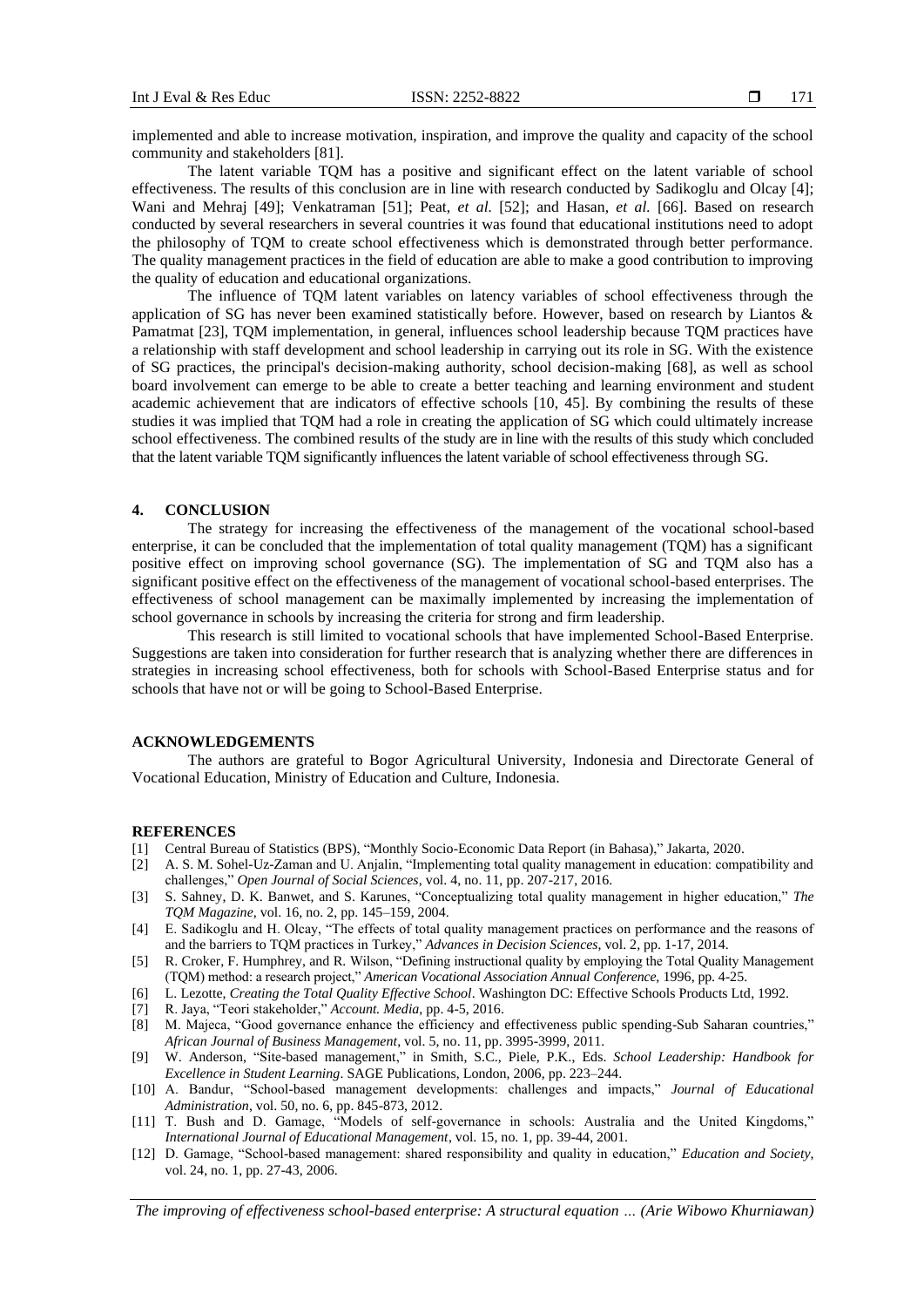- [13] D. Hopkins, "What we have learnt from school improvement about taking educational reform to scale," *School Effectiveness and School Improvement Research Policy Practice,* vol. 4, no. 3, 2012.
- [14] J. Hanaee, J. Handley, R. Rollins, and G. Worsdale, "An investigation of the role of leadership in the implementation of TQM in medical universities of Iran," in *Proceedings of the 5th Quality Conference in the Middle East*, 2011, pp. 156-164.
- [15] K. Leithwood and C. Riehl, "What we know about successful school leadership?" in *American Education Research Association Annual Conference*, 2003, pp. 21-25.
- [16] P. M. Senge, *The Fifth Discipline: The Art and Practice of the Learning Organization*. New York: Doubleday, 1999.
- [17] K. H, *Project Management: A systems approach to planning, scheduling and controlling*, 8th ed. New York: John Wiley and Sons, 2003.
- [18] C. Hoy, C. Jardine, and M. Wood, *Improving Quality in Education*. London: Falmer, 2005.
- [19] A. de Grauwe, "Improving the quality of education through school-based management: learning from international experiences," *International Review of Education*, vol. 51, no. 4, pp. 269-287, 2005.
- [20] M. Fullan, *The New Meaning of Educational Change*. Toronto: New Teachers College Press, 2007.
- [21] F. Ulf, "Quality Education: the key role of teachers," *Education International Work Paper*, vol. 14, no. 1, 2004.
- [22] M. Mukhopadhyay, *Total Quality Management in Education*. New Delhi: SAGE Publications, 2005.
- [23] M. G. B. Llantos and F. V. Pamatmat, "Total quality management and school-based management practices of school principlas: their implications to school leadership and improvement," *International Research Journal of Social Sciences*, vol. 5, no. 8, pp. 1-7, 2016.
- [24] Y. C. Cheng and M. M. C. Mok, "School-based management and paradigm shift in education: an empirical study," *International Journal of Educational Management*, vol. 21, no. 6, pp. 517-542, 2007.
- [25] H. Lior and A. E. Nir, "School principals' leadership style and school outcomes," *Journal of Educational Administration*, vol. 52, no. 2, pp. 210-227, 2014.
- [26] V. M. J. Robinson, C. A. Lloyd, and K. J. Rowe, "The impact of leadership on student outcomes: An analysis of the differential effects of leadership types," *Educational Administration Quarterly*, vol. 44, no. 5, pp. 635-667, 2008.
- [27] J. O'Neil, "On tapping the power of school-based management," *Educational Leadership*, vol. 53, no. 4, pp. 67-70, 1995.
- [28] A. Bergman, "Lessons for principals from site-based management," *Educational Leadership*, vol. 50, no. 1, pp. 48-51, 1992.
- [29] K. Arar and A. Abu-Romi, "School-based management: Arab education system in Israel," *J. Educ. Adm.*, vol. 54, no. 2, pp. 191–208, 2016.
- [30] A. E. Nir, A. Ben David, R. Bogler, D. E. Inbar, and A. Zohar, "School autonomy and 21st century skills in the Israeli educational system: Discrepancies between the declarative and operational levels," *International Journal of Educational Management*, vol. 30, no. 7, pp. 1231-1246, 2016.
- [31] A. E. Nir, "The impact of school-based management on supervision instructors' professional considerations," *International Journal of Educational Management*, vol. 17, no. 2, pp. 49-58, 2003.
- [32] R. Allen, "Does School Autonomy Improve Educational Outcomes? Judging the Performance of Foundation Secondary Schools in England," DoQSS Working Papers. London: University of London, 2010.
- [33] A. E. Nir and P. Piri, *Self-Management of Schools: From Concept to Action*. Jerusalem: Henrietta Szold Institute, 2007.
- [34] A. Bandur, "A study of the implementation of school-based management in Flores primary schools in Indonesia," Thesis, University of Newcastle, 2008.
- [35] F. Barrera-Osorio, T. Fasih, H. A. Patrinos, and L. Santibanez, *Decentralized Decision-making in Schools: The Theory and Evidence on School-based Management*. World Bank, 2009.
- [36] K. Starr and C. Oakley, "Nurturing new leaders: teachers leading learning: the role of principals," *Australian Educational Leader*, vol. 30, no. 4, pp. 34-36, 2008.
- [37] C. E. Domitrovich, *et al.*, "How do school-based prevention programs impact teachers? Findings from a randomized trial of an integrated classroom management and social-emotional program," *Prevention Science*, vol. 17, no. 3, pp. 325-337, 2016.
- [38] E. R. Odden and P. Wohlstetter, "Making school-based management right," *Educational Leadership*, vol. 52, no. 5, pp. 32-37, 1995.
- [39] T.-A. Rodriguez and J. R. Slate, "Site-based management: a review of the literature," 2005. [Online]. Available: http://citeseerx.ist.psu.edu/viewdoc/download?doi=10.1.1.552.9447&rep=rep1&type=pdf.
- [40] B. Caldwell, *School-Based Management. Education Policy Series*. UNESCO: International Academy of Education and International Institute for Educational Planning, 2005.
- [41] A. Volansky and I. A. Friedman, *School-based Management: An International Perspective*. London: Routledge, 2003.
- [42] A. Bandur and D. Gamage, "How did school councils in Indonesia improve teaching/learning environments and student achievements?" *Journal of Applied Research in Higher Education*, vol. 18, pp. 15-28, 2014.
- [43] D. Gamage, *Professional Development for Leaders and Managers of Self-Governing Schools*. Dordrecht: Springer, 2006.
- [44] D. Gamage and P. Sooksomchitra, "Decentralization and school-based management in Thailand," *International Review of Education*, vol. 50, no. 1, pp. 289-305, 2004.
- [45] D. Gamage and J. Zajda, "Decentralization and school-based management: a comparative study of self-governing schools' models," *Educational Practice and Theory*, vol. 27, no. 2, pp. 35-58, 2009.
- [46] J. Sabas and S. O. Mokaya, "The influence of governance systems on students' performance in public secondary schools in Karatu," *International Journal of Science and Research (IJSR)*, vol. 5, no. 10, pp. 1595-1598, 2015.